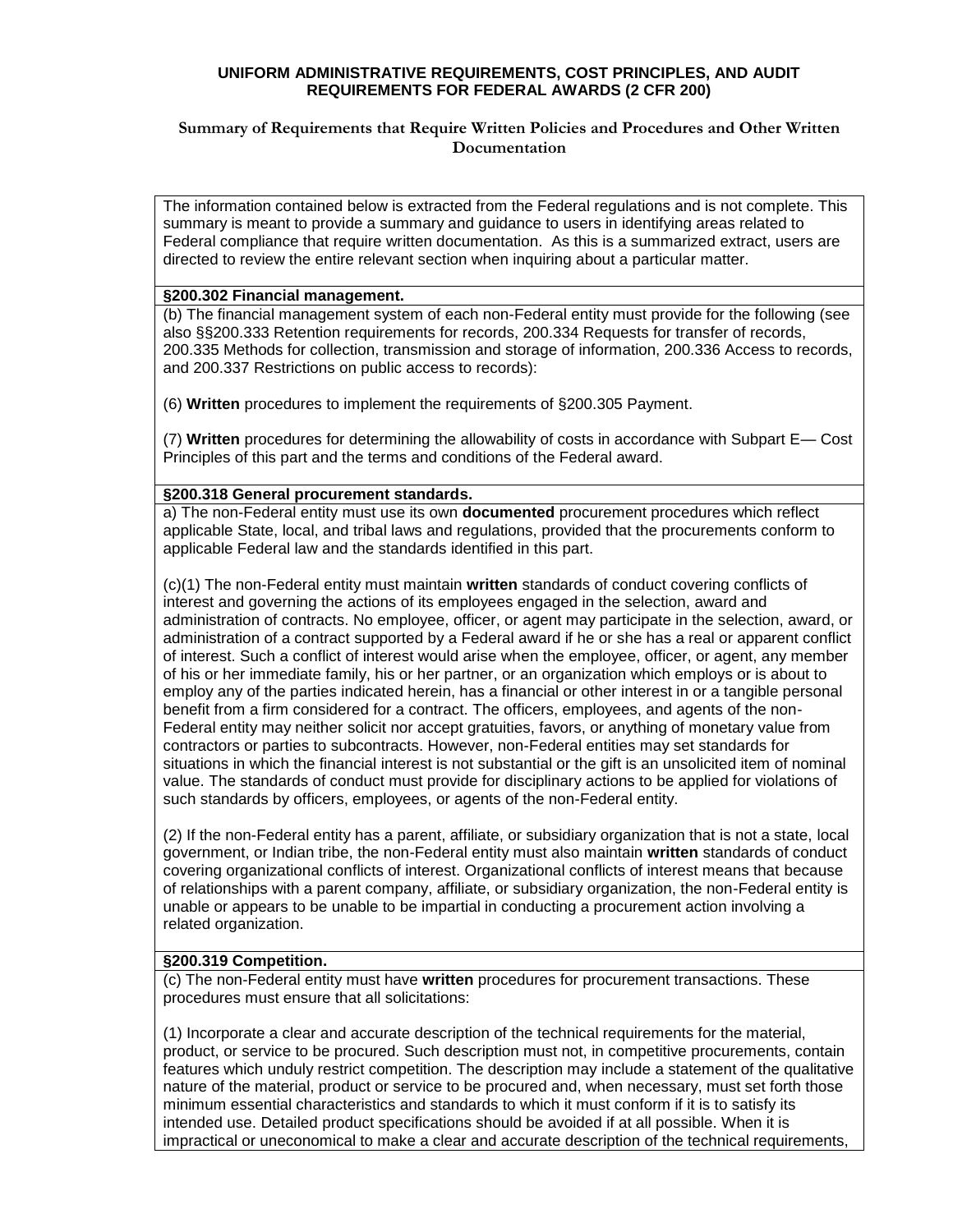a "brand name or equivalent" description may be used as a means to define the performance or other salient requirements of procurement. The specific features of the named brand which must be met by offers must be clearly stated; and (2) Identify all requirements which the offerors must fulfill and all other factors to be used in evaluating bids or proposals.

## **§200.430 Compensation—personal services.**

(a) *General.* Compensation for personal services includes all remuneration, paid currently or accrued, for services of employees rendered during the period of performance under the Federal award, including but not necessarily limited to wages and salaries. Compensation for personal services may also include fringe benefits which are addressed in §200.431 Compensation—fringe benefits. Costs of compensation are allowable to the extent that they satisfy the specific requirements of this part, and that the total compensation for individual employees: (1) Is reasonable for the services rendered and conforms to the established **written** policy of the non-Federal entity consistently applied to both Federal and non-Federal activities; (2) Follows an appointment made in accordance with a non-Federal entity's laws and/or rules or **written** policies and meets the requirements of Federal statute, where applicable; and

(c) *Professional activities outside the non-Federal entity.* Unless an arrangement is specifically authorized by a Federal awarding agency, a non-Federal entity must follow its **written** non-Federal entity-wide policies and practices concerning the permissible extent of professional services that can be provided outside the non-Federal entity for non-organizational compensation. Where such non-Federal entity-wide **written** policies do not exist or do not adequately define the permissible extent of consulting or other non-organizational activities undertaken for extra outside pay, the Federal Government may require that the effort of professional staff working on Federal awards be allocated between: (1) Non-Federal entity activities, and (2) Non-organizational professional activities. If the Federal awarding agency considers the extent of non-organizational professional effort excessive or inconsistent with the conflicts-of-interest terms and conditions of the Federal award, appropriate arrangements governing compensation will be negotiated on a case-by-case basis.

(h) *Institutions of higher education (IHEs).* (1) Certain conditions require special consideration and possible limitations in determining allowable personnel compensation costs under Federal awards. Among such conditions are the following: (i) Allowable activities. Charges to Federal awards may include reasonable amounts for activities contributing and directly related to work under an agreement, such as delivering special lectures about specific aspects of the ongoing activity, writing reports and articles, developing and maintaining protocols (human, animals, etc.), managing substances/chemicals, managing and securing project specific data, coordinating research subjects, participating in appropriate seminars, consulting with colleagues and graduate students, and attending meetings and conferences. (ii) Incidental activities. Incidental activities for which supplemental compensation is allowable under **written** institutional policy (at a rate not to exceed institutional base salary) need not be included in the records described in paragraph (i) of this section to directly charge payments of incidental activities, such activities must either be specifically provided for in the Federal award budget or receive prior **written** approval by the Federal awarding agency.

(3) *Intra-Institution of Higher Education (IHE) consulting.* Intra-IHE consulting by faculty is assumed to be undertaken as an IHE obligation requiring no compensation in addition to IBS. However, in unusual cases where consultation is across departmental lines or involves a separate or remote operation, and the work performed by the faculty member is in addition to his or her regular responsibilities, any charges for such work representing additional compensation above IBS are allowable provided that such consulting arrangements are specifically provided for in the Federal award or approved in writing by the Federal awarding agency.

(4) Extra Service Pay normally represents overload compensation, subject to institutional compensation policies for services above and beyond IBS. Where extra service pay is a result of Intra- IHE consulting, it is subject to the same requirements of paragraph (b) above. It is allowable if all of the following conditions are met: (i) The non-Federal entity establishes consistent **written** policies which apply uniformly to all faculty members, not just those working on Federal awards. ii) The non-Federal entity establishes a consistent **written** definition of work covered by IBS which is specific enough to determine conclusively when work beyond that level has occurred. This may be described in appointment letters or other documentations.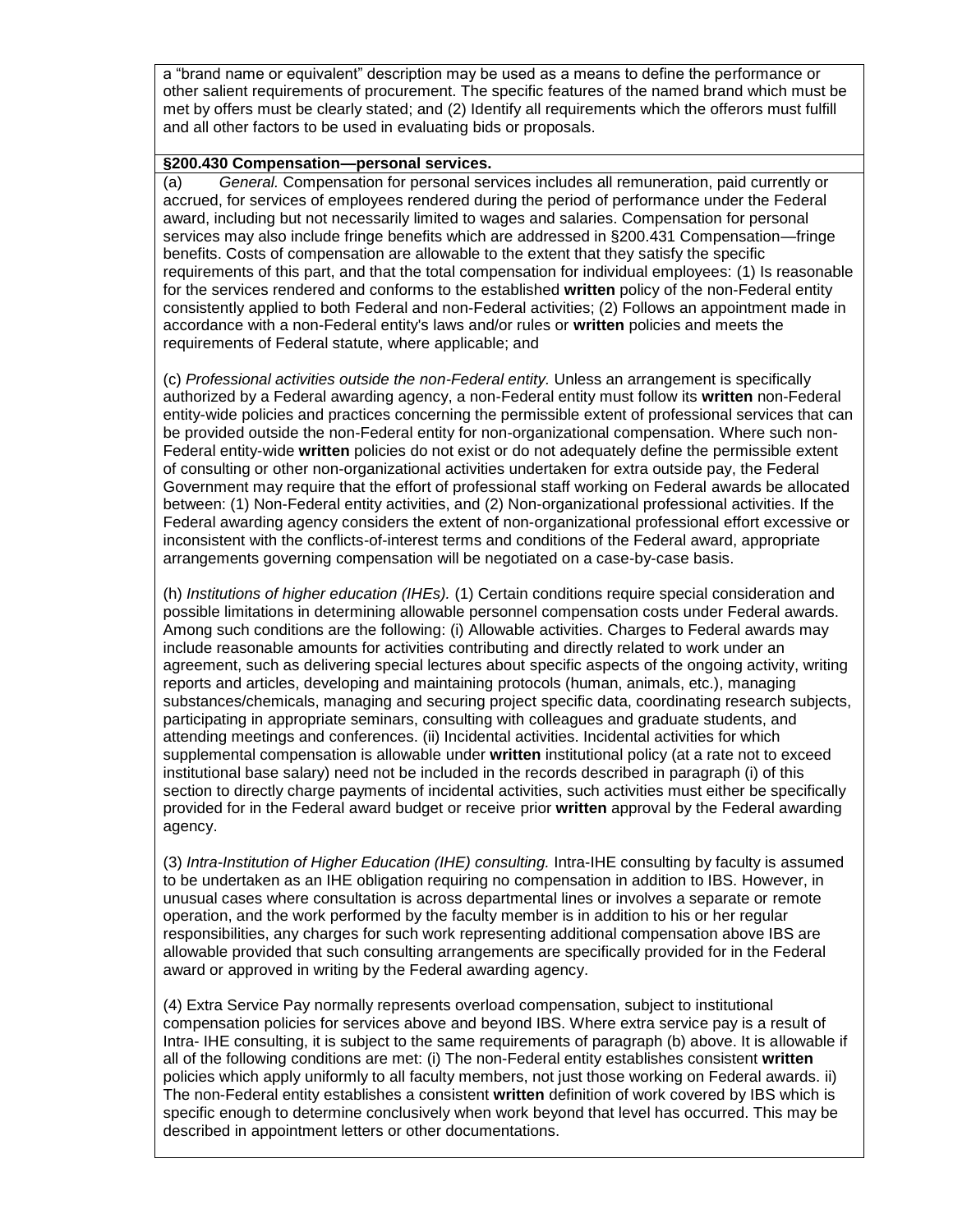(5) *Periods outside the academic year.* (i) Except as specified for teaching activity in paragraph (h)(5)(ii) of this section, charges for work performed by faculty members on Federal awards during periods not included in the base salary period will be at a rate not in excess of the IBS. (ii) Charges for teaching activities performed by faculty members on Federal awards during periods not included in IBS period will be based on the normal **written** policy of the IHE governing compensation to faculty members for teaching assignments during such periods.

(7) *Sabbatical leave costs.* Rules for sabbatical leave are as follow: (i) Costs of leaves of absence by employees for performance of graduate work or sabbatical study, travel, or research are allowable provided the IHE has a uniform **written** policy on sabbatical leave for persons engaged in instruction and persons engaged in research. Such costs will be allocated on an equitable basis among all related activities of the IHE.

(8) *Salary rates for non-faculty members.* Non-faculty full-time professional personnel may also earn "extra service pay" in accordance with the non-Federal entity's **written** policy and consistent with paragraph (h)(1)(i) of this section.

(i) *Standards for Documentation of Personnel Expenses* (1) Charges to Federal awards for salaries and wages must be based on records that accurately reflect the work performed. These records must:

(iv) Encompass both federally assisted and all other activities compensated by the non-Federal entity on an integrated basis, but may include the use of subsidiary records as defined in the non-Federal entity's **written** policy; (viii) Budget estimates (i.e., estimates determined before the services are performed) alone do not qualify as support for charges to Federal awards, but may be used for interim accounting purposes, provided that: (B) Significant changes in the corresponding work activity (as defined by the non-Federal entity's **written** policies) are identified and entered into the records in a timely manner. Short term (such as one or two months) fluctuation between workload categories need not be considered as long as the distribution of salaries and wages is reasonable over the longer term;

# **§200.431 Compensation—fringe benefits.**

(b) *Leave.* The cost of fringe benefits in the form of regular compensation paid to employees during periods of authorized absences from the job, such as for annual leave, family-related leave, sick leave, holidays, court leave, military leave, administrative leave, and other similar benefits, are allowable if all of the following criteria are met: (1)They are provided under established **written** leave policies;

(c) The cost of fringe benefits in the form of employer contributions or expenses for social security; employee life, health, unemployment, and worker's compensation insurance (except as indicated in §200.447 Insurance and indemnification); pension plan costs (see paragraph (i) of this section); and other similar benefits are allowable, provided such benefits are granted under established **written** policies. Such benefits, must be allocated to Federal awards and all other activities in a manner consistent with the pattern of benefits attributable to the individuals or group(s) of employees whose salaries and wages are chargeable to such Federal awards and other activities, and charged as direct or indirect costs in accordance with the non-Federal entity's accounting practices.

(g) *Pension Plan Costs.* Pension plan costs which are incurred in accordance with the established policies of the non-Federal entity are allowable, provided that: (6) Pension plan costs may be computed using a pay-as-you-go method or an acceptable actuarial cost method in accordance with established **written** policies of the non-Federal entity.

(h) *Post-Retirement Health.* Post-retirement health plans (PRHP) refers to costs of health insurance or health services not included in a pension plan covered by paragraph (g) of this section for retirees and their spouses, dependents, and survivors. PRHP costs may be computed using a pay-as yougo method or an acceptable actuarial cost method in accordance with established **written** policies of the non-Federal entity.